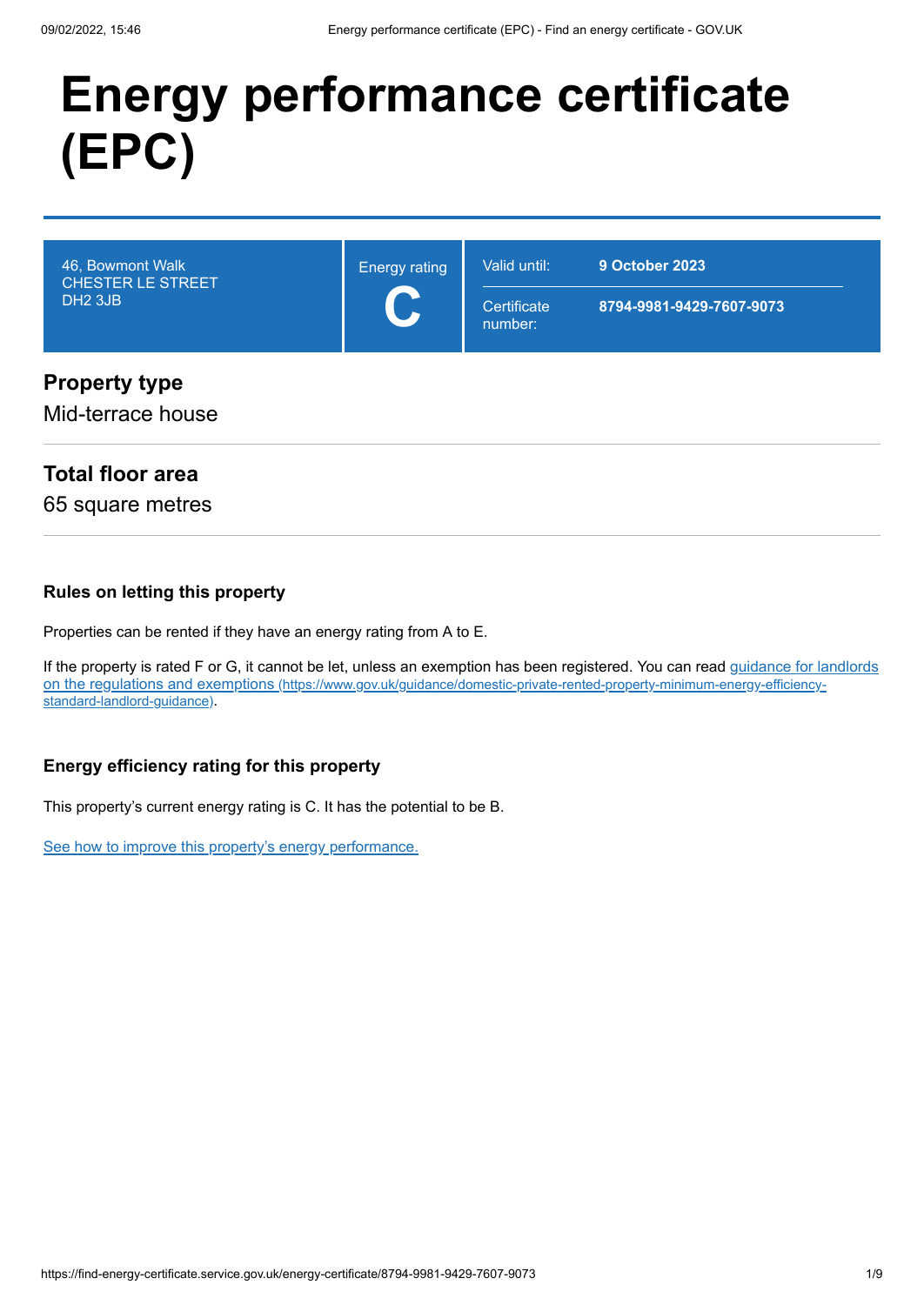| <b>Score</b> | <b>Energy rating</b> |   | <b>Current</b> | <b>Potential</b> |
|--------------|----------------------|---|----------------|------------------|
| $92 +$       |                      |   |                |                  |
| 81-91        | Β                    |   |                | 91<br>B          |
| 69-80        | $\mathbf C$          |   | 70   C         |                  |
| 55-68        | D                    |   |                |                  |
| 39-54        |                      | Е |                |                  |
| $21 - 38$    |                      | F |                |                  |
| $1 - 20$     |                      | G |                |                  |

The graph shows this property's current and potential energy efficiency.

Properties are given a rating from A (most efficient) to G (least efficient).

Properties are also given a score. The higher the number the lower your fuel bills are likely to be.

For properties in England and Wales:

- the average energy rating is D
- the average energy score is 60

#### **Breakdown of property's energy performance**

This section shows the energy performance for features of this property. The assessment does not consider the condition of a feature and how well it is working.

Each feature is assessed as one of the following:

- very good (most efficient)
- good
- average
- poor
- very poor (least efficient)

When the description says "assumed", it means that the feature could not be inspected and an assumption has been made based on the property's age and type.

| <b>Feature</b> | <b>Description</b>                                  | Rating  |
|----------------|-----------------------------------------------------|---------|
| Wall           | Cavity wall, as built, partial insulation (assumed) | Average |
| Roof           | Pitched, 250 mm loft insulation                     | Good    |
| Window         | Fully double glazed                                 | Average |

https://find-energy-certificate.service.gov.uk/energy-certificate/8794-9981-9429-7607-9073 2/9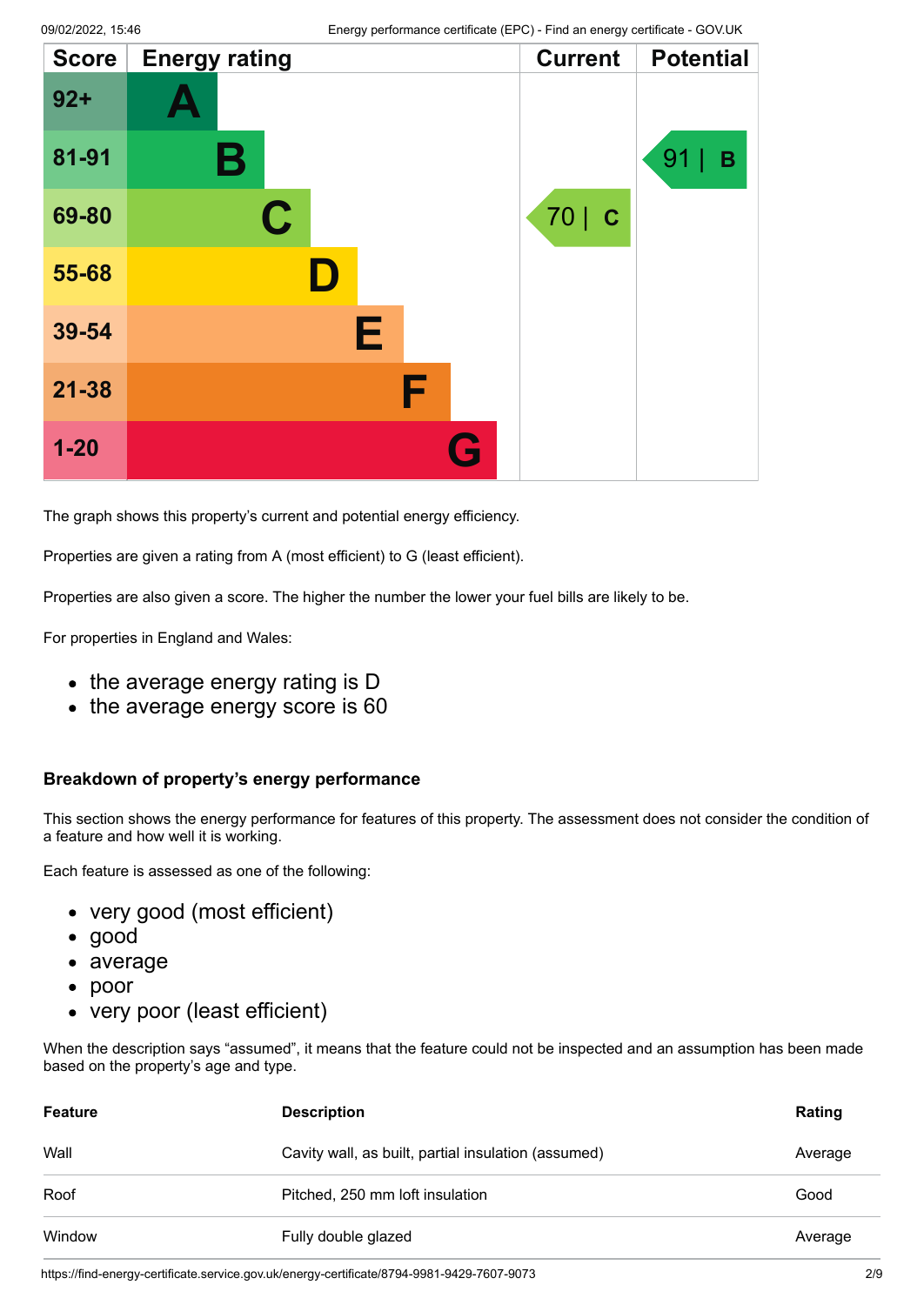09/02/2022, 15:46 Energy performance certificate (EPC) - Find an energy certificate - GOV.UK

| <b>Feature</b>       | <b>Description</b>                          | Rating  |
|----------------------|---------------------------------------------|---------|
| Main heating         | Boiler and radiators, mains gas             | Good    |
| Main heating control | Programmer, TRVs and bypass                 | Average |
| Hot water            | From main system                            | Good    |
| Lighting             | Low energy lighting in 43% of fixed outlets | Average |
| Floor                | Suspended, no insulation (assumed)          | N/A     |
| Secondary heating    | None                                        | N/A     |

# **Primary energy use**

The primary energy use for this property per year is 197 kilowatt hours per square metre (kWh/m2).

What is primary energy use?

# **Additional information**

Additional information about this property:

Cavity fill is recommended

#### **Environmental impact of this property**

This property's current environmental impact rating is C. It has the potential to be A.

Properties are rated in a scale from A to G based on how much carbon dioxide (CO2) they produce.

Properties with an A rating produce less CO2 than G rated properties.

## **An average household produces**

6 tonnes of CO2

## **This property produces**

2.5 tonnes of CO2

## **This property's potential production**

0.6 tonnes of CO2

By making the [recommended changes](#page-3-0), you could reduce this property's CO2 emissions by 1.9 tonnes per year. This will help to protect the environment.

Environmental impact ratings are based on assumptions about average occupancy and energy use. They may not reflect how energy is consumed by the people living at the property.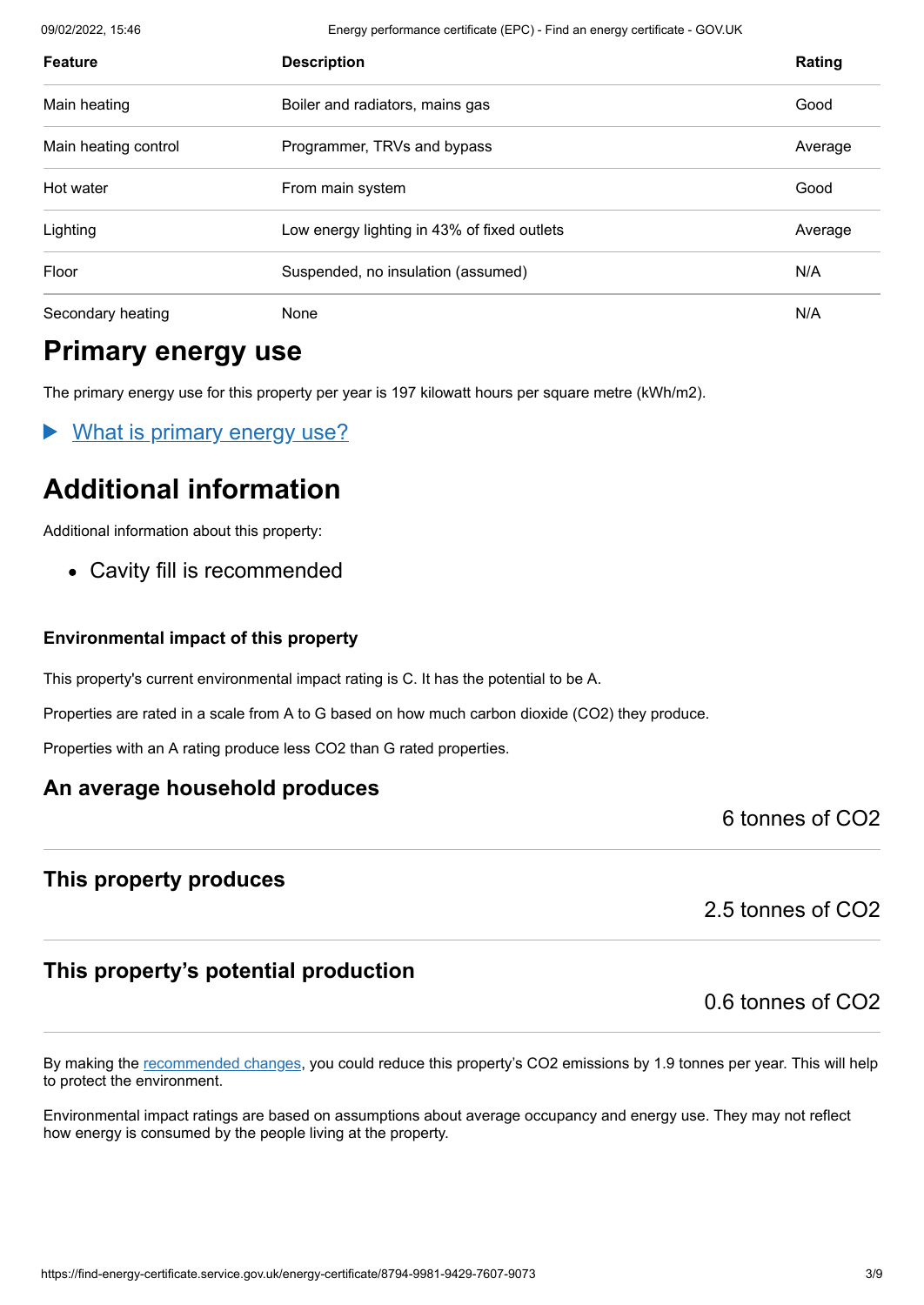#### <span id="page-3-0"></span>**How to improve this property's energy performance**

Making any of the recommended changes will improve this property's energy efficiency.

Potential energy rating **B** If you make all of the recommended changes, this will improve the property's energy rating and score from C (70) to B (91). **Recommendation 1: Cavity wall insulation** Cavity wall insulation **Typical installation cost** £500 - £1,500 **Typical yearly saving** £38.25 **Potential rating after carrying out recommendation 1** 72 | C **Recommendation 2: Floor insulation** Floor insulation **Typical installation cost** £800 - £1,200 **Typical yearly saving** £28.43 **Potential rating after carrying out recommendations 1 and 2** 73 | C **Recommendation 3: Low energy lighting** What is an energy rating?

Low energy lighting

#### **Typical installation cost**

£20

# **Typical yearly saving**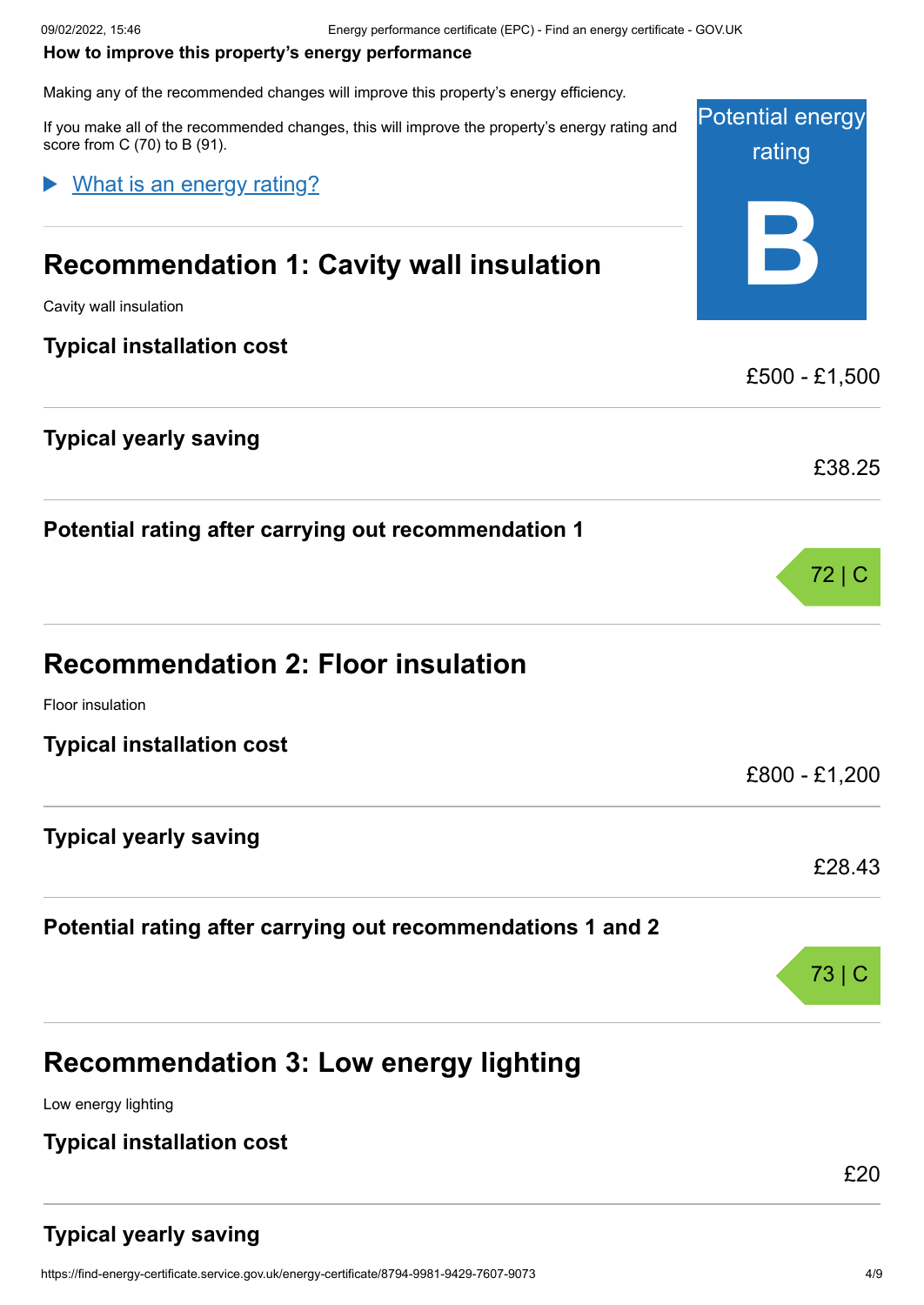# 09/02/2022, 15:46 Energy performance certificate (EPC) - Find an energy certificate - GOV.UK **Potential rating after carrying out recommendations 1 to 3** 74 | C **Recommendation 4: Heating controls (room thermostat)** Heating controls (room thermostat) **Typical installation cost** £350 - £450 **Typical yearly saving** £19.84 **Potential rating after carrying out recommendations 1 to 4** 75 | C **Recommendation 5: Replace boiler with new condensing boiler** Condensing boiler **Typical installation cost** £2,200 - £3,000 **Typical yearly saving** £37.73

**Potential rating after carrying out recommendations 1 to 5**

# **Recommendation 6: Solar water heating**

Solar water heating

# **Typical installation cost**

£4,000 - £6,000

77 | C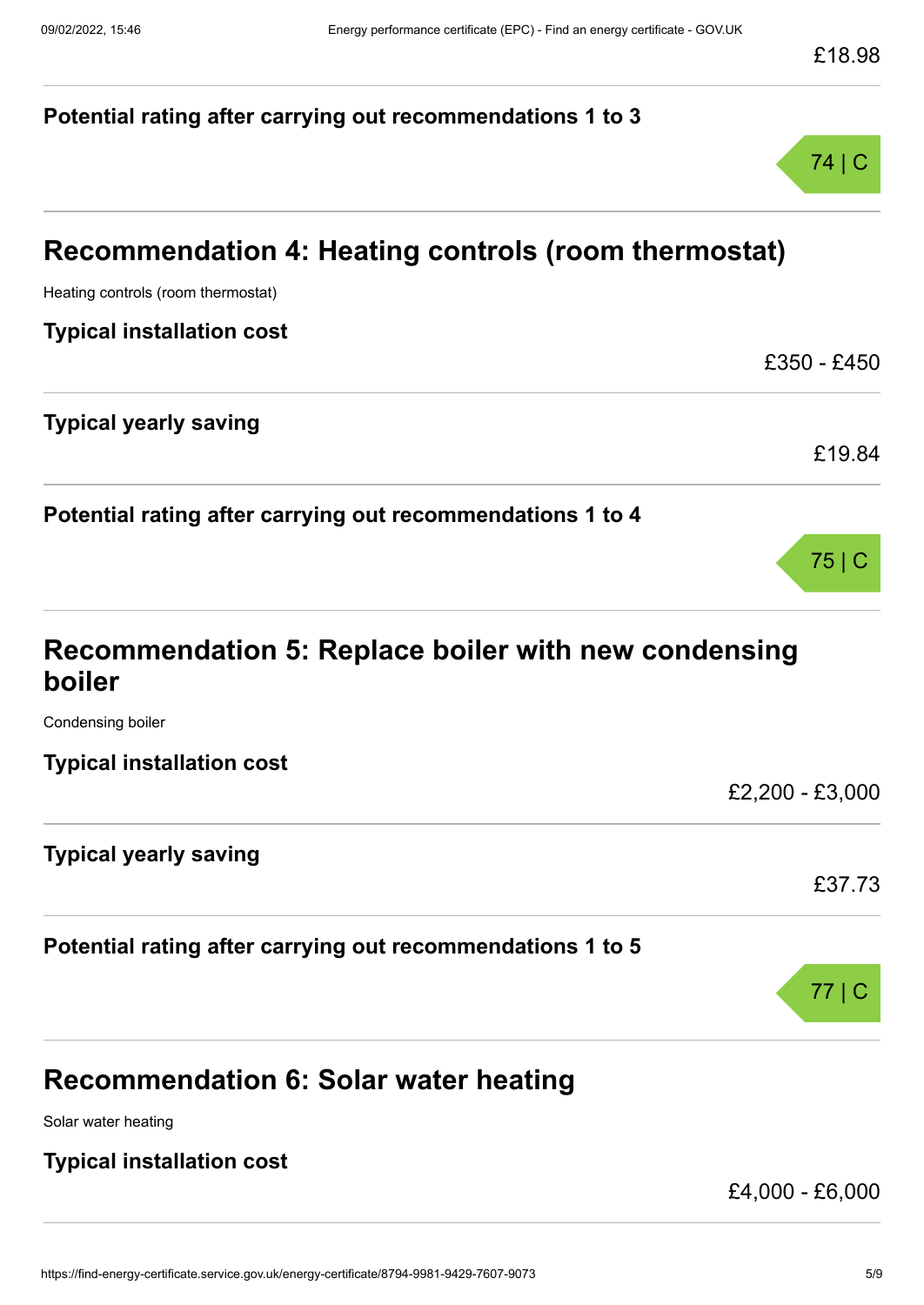| Potential rating after carrying out recommendations 1 to 6                                              |                  |
|---------------------------------------------------------------------------------------------------------|------------------|
|                                                                                                         | 78   C           |
| Recommendation 7: Solar photovoltaic panels, 2.5 kWp                                                    |                  |
| Solar photovoltaic panels                                                                               |                  |
| <b>Typical installation cost</b>                                                                        |                  |
|                                                                                                         | £9,000 - £14,000 |
| <b>Typical yearly saving</b>                                                                            |                  |
|                                                                                                         | £219.31          |
| Potential rating after carrying out recommendations 1 to 7                                              |                  |
|                                                                                                         | $90 \mid B$      |
| <b>Recommendation 8: Wind turbine</b>                                                                   |                  |
| Wind turbine                                                                                            |                  |
| <b>Typical installation cost</b>                                                                        |                  |
|                                                                                                         | £1,500 - £4,000  |
| <b>Typical yearly saving</b>                                                                            |                  |
|                                                                                                         | £19.45           |
| Potential rating after carrying out recommendations 1 to 8                                              |                  |
|                                                                                                         | 91               |
| <b>Paying for energy improvements</b>                                                                   |                  |
| Find energy grants and ways to save energy in your home. (https://www.gov.uk/improve-energy-efficiency) |                  |
|                                                                                                         |                  |

#### **Estimated energy use and potential savings**

# **Estimated yearly energy cost for this property**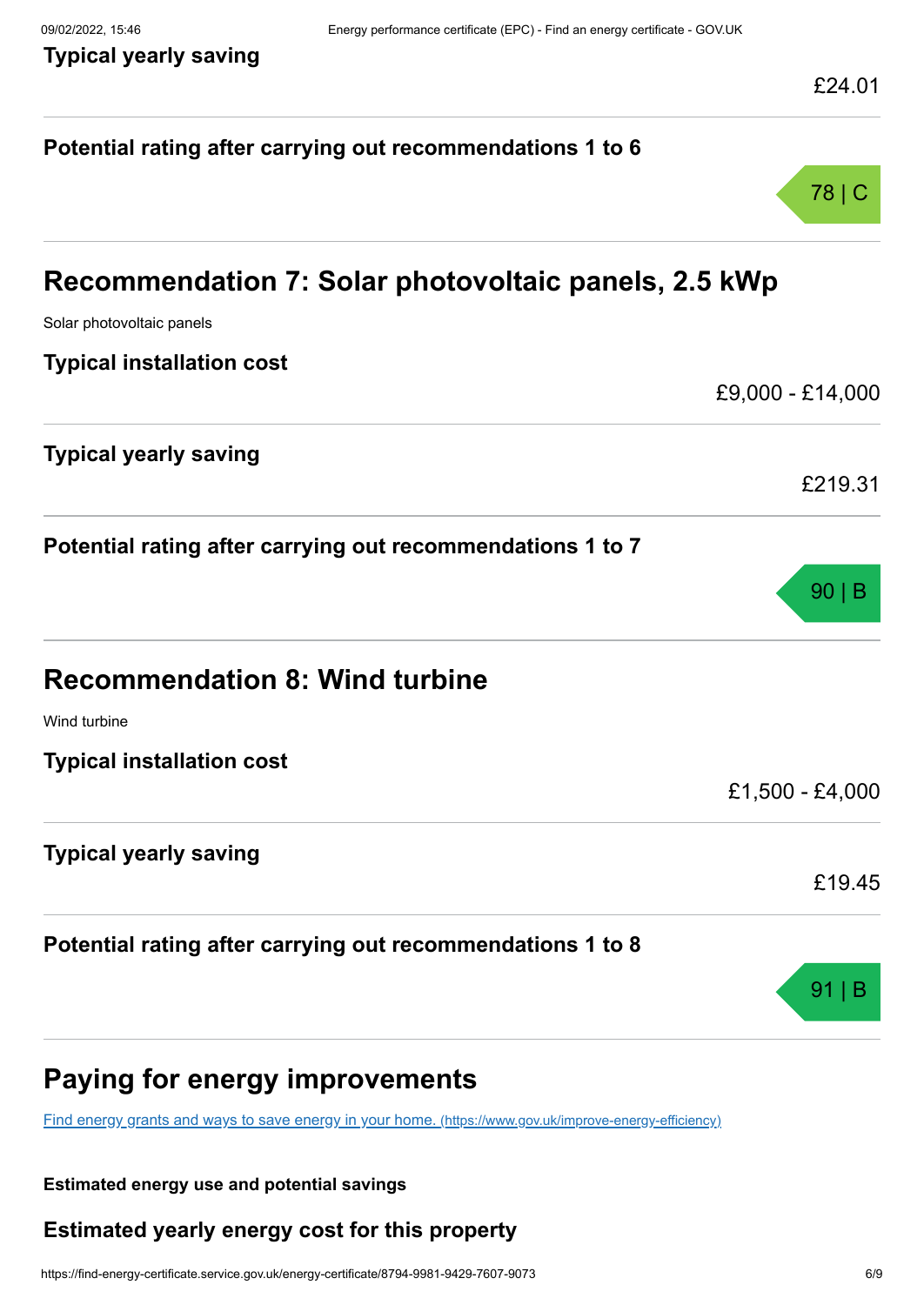## **Potential saving**

The estimated cost shows how much the average household would spend in this property for heating, lighting and hot water. It is not based on how energy is used by the people living at the property.

The estimated saving is based on making all of the recommendations in [how to improve this property's energy performance.](#page-3-0)

For advice on how to reduce your energy bills visit Simple Energy Advice [\(https://www.simpleenergyadvice.org.uk/\)](https://www.simpleenergyadvice.org.uk/).

# **Heating use in this property**

Heating a property usually makes up the majority of energy costs.

## **Estimated energy used to heat this property**

#### **Space heating**

5971 kWh per year

## **Water heating**

1939 kWh per year

#### **Potential energy savings by installing insulation**

**Type of insulation Amount of energy saved** 

**Cavity wall insulation Cavity wall insulation Cavity Wall insulation** 

You might be able to receive Renewable Heat Incentive payments [\(https://www.gov.uk/domestic-renewable-heat-incentive\)](https://www.gov.uk/domestic-renewable-heat-incentive). This will help to reduce carbon emissions by replacing your existing heating system with one that generates renewable heat. The estimated energy required for space and water heating will form the basis of the payments.

#### **Contacting the assessor and accreditation scheme**

This EPC was created by a qualified energy assessor.

If you are unhappy about your property's energy assessment or certificate, you can complain to the assessor directly.

If you are still unhappy after contacting the assessor, you should contact the assessor's accreditation scheme.

Accreditation schemes are appointed by the government to ensure that assessors are qualified to carry out EPC assessments.

# **Assessor contact details**

## **Assessor's name**

David Henderson

## **Telephone** 01670735660